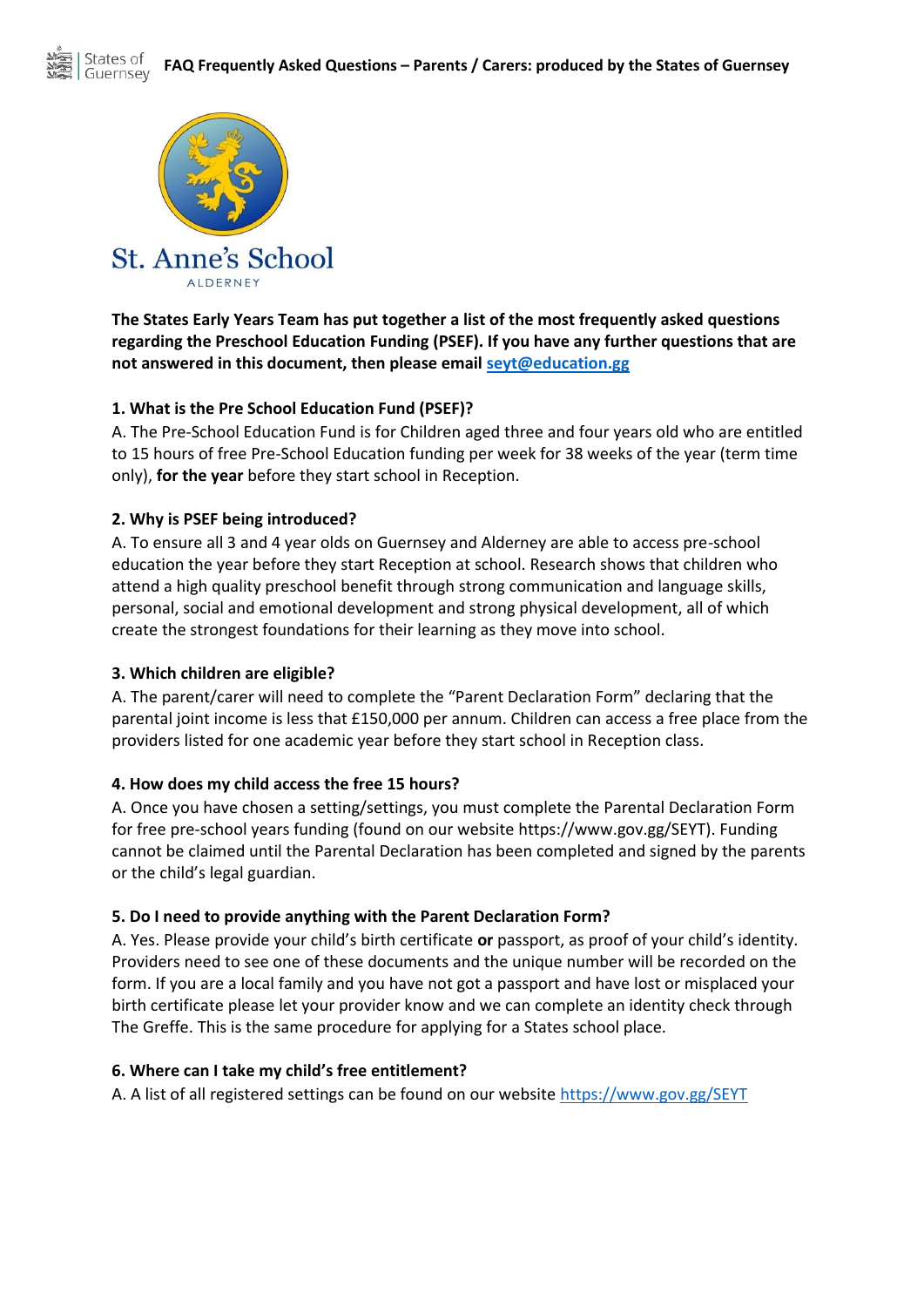## **7. What criteria do I need to meet to be eligible?**

A. Households whose parental joint income is less that £150,000 per annum qualify for the free 15 hours. Parents/carers will need to complete the "Parent Declaration Form" at their child/rens setting declaring this.

## **8. How do I calculate my annual income?**

A. Your household income is based on gross annual income. Not including bonuses.

#### **9. What if we are separated or divorced or have a new partner/husband?**

A. Eligibility is worked out on the gross household income for the household that the child resides with for the majority of the week. If there is a 50/50 split with custody then we would take the gross income for the child's biological parents.

## **10. What if I am self-employed, how do I work out my annual earnings?**

A. Income should be calculated on the most recent tax return. If your company has a different financial year, you must use the last declaration you submitted to evidence previous income.

## **11. When can my child start to access the free 15 hours?**

A. Children who reach the age of four years on or before the 31st August of that academic year can access the free 15 hours pre-school places one academic year before they start school in Reception class.

## **12. How many free hours are offered to children?**

A. A child can access up to 15 hours maximum a week. The maximum funding available for each child per day is 8 hours and the minimum number of hours that will be funded for each child each day is 3 hours. Parents/carers can take up as much or as little of their entitlement as they wish. Please check with your preferred provider that the hours you require are available.

## **13. Can my child/ren take their entitlement at more than one setting?**

A. Yes, it is acceptable to split the hours between a maximum of 2 providers as per their Parent Declaration Form. A minimum of hours to be taken at a setting is 3 hours.